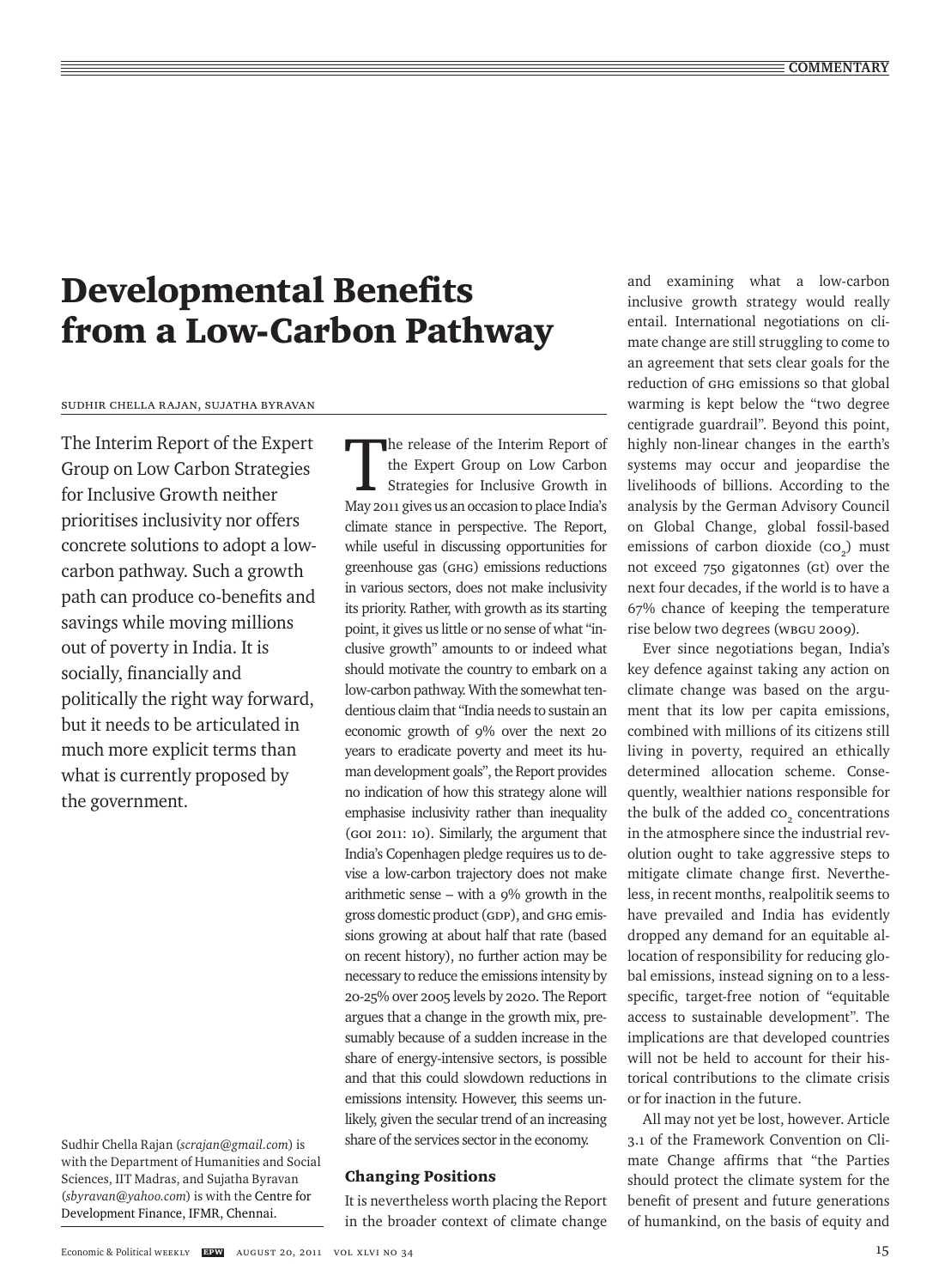**Table 1: Cumulative Emissions from Fossil Fuels under Alternative Scenarios and Proposals for Major Emitters, 2010-50** (gigatonnes)

| Proposals -->           | <b>Business as Usual</b> | Equal Per Capita<br>Emissions | Historic<br>Responsibility | Ability<br>to Pay | Preserving Future<br>Development<br>Opportunities |
|-------------------------|--------------------------|-------------------------------|----------------------------|-------------------|---------------------------------------------------|
| China                   | 295.2                    | 174.8                         | 99.2                       | 150.5             | 295.2                                             |
| US.                     | 283.3                    | 40.1                          | 2.5                        | 4.4               | $-67.9$                                           |
| Russia                  | 65.8                     | 18.7                          | 1.5                        | 6.1               | 65.8                                              |
| India                   | 108.1                    | 150.4                         | 289.7                      | 278.5             | 108.1                                             |
| Japan                   | 43.2                     | 16.8                          | 2.1                        | 2.6               | $-10.4$                                           |
| Germany                 | 33.3                     | 10.8                          |                            | 1.6               | $-8$                                              |
| Canada                  | 25.3                     | 4.4                           | 0.3                        | 0.6               | $-6.1$                                            |
| Indonesia               | 31.8                     | 30                            | 45.1                       | 38.9              | 31.8                                              |
| Brazil                  | 24.2                     | 25.3                          | 22.8                       | 12.4              | 24.2                                              |
| EU                      | 148.5                    | 56.5                          | 7.6                        | 10.1              | $-12.8$                                           |
| All countries in sample | 1,413.6                  | 704.0                         | 704.0                      | 704.0             | 704.0                                             |

Source: Adapted from Mattoo and Subramanian (2010).

in accordance with their common but differentiated responsibilities and respective capabilities" and is still in effect de jure*,* if arguably not de facto*.* This means that any strong unilateral action by developing countries to reduce emissions must be acknowledged by the international community as going beyond their responsibilities and also be compensated as such for it. Moreover, while the world may not have enough of a carbon budget left, there are

ample negative cost opportunities as well as cheap "low hanging fruit" in emerging economies to reduce carbon emissions far more aggressively than in their wealthy counterparts. This is not to say "they can and therefore they should", but rather that they ought to in their self-interest and also be rewarded for it by the international community. Unilateral commitments could in fact be offered by developing countries on the proviso that an agreed-upon equity

paradigm would be binding, as established by the Convention, and that the international community would honour any existing and future carbon debt. Cynics may not be reassured by this argument, but it is also the case that any longterm interest in averting a climate crisis requires developing country participation, and it is indeed the BASIC countries – Brazil, South Africa, India and China – that hold the trump cards, even if they continue to remain timid players.

Under various equity-based allocation schemes, India, along with five other large developing countries, receives relatively high allocations (Table 1). It will have an available carbon budget of at least 108 Gt  $co<sub>2</sub>$ , and as much as 290 Gt, between 2010 and 2050. In 2007, India emitted about 1.4  $\rm{ct}$   $\rm{co}_{_2}$  from the use of fossil fuels<sup>1</sup> with an annual growth rate of about 4.6% between 2000 and 2007. Under a businessas-usual (BAU) scenario,<sup>2</sup> as described by Mattoo and Subramanian (2010), India will have barely exhausted its carbon budget by 2050; this implies an annual

**Watershed Organisation Trust** (WOTR) is one of the premier NGOs tackling water scarcity, rural poverty, and food insecurity in the drylands of India today. Working in over 1,450 villages in five states of India it has organized over 1,000 watershed development projects, covering over 600,000 hectares and impacting 821,000 people. WOTR's Climate Change Adaptation Program (CCA) is a path-breaking one, involving strategies that are innovative and carry WOTR's people-environment-technology signature.

#### **Senior Researchers**

We require Senior Researchers with a background in Environmental Sciences/ Economics and/or Agri Economics with a strong understanding of the Policy environment to lead the Research component of WOTR's CCA Program. Candidates with a Ph.D. in these subjects and a prior experience of at least 3-5 years of carrying out research are invited to apply for these positions.

## **Research Assistants**

WOTR is seeking Research Assistants with a background in Environmental Sciences, Agri Economics, Environmental Economics, and/or Sociology. Candidates with a Masters in any of these subjects with a prior experience of at least 2 years are invited to apply for these positions.

## **Program Manager – Climate Change Adaptation Program**

We require candidates with a strong background of managing development programs related to CCA with 7 - 10 years of experience in managing large-scale, up-scalable projects. The candidate will be required to lead the implementation of WOTR's Climate Change Adaptation Program in 3 – 5 locations within Maharashtra and Madhya Pradesh. S/he will contribute to the strategic planning, management and implementation of the program, and reporting to the donors.

## **Statisticians**

WOTR is seeking Statisticians who can collect, analyse, interpret, and present the findings to support the research program. S/he will analyze and interpret statistical data; design methods that apply valid scientific techniques; develop and test experimental designs; plan data collection methods for specific projects; process large amounts of data for statistical modeling and graphic analysis; prepare data for processing by organizing information; supervise field teams collecting and tabulating data; report results of statistical analyses, including information in the form of graphs, charts, and tables. All salaries negotiable.

Please send in your applications to **hr@wotr.org**.URL: **www.wotr.org**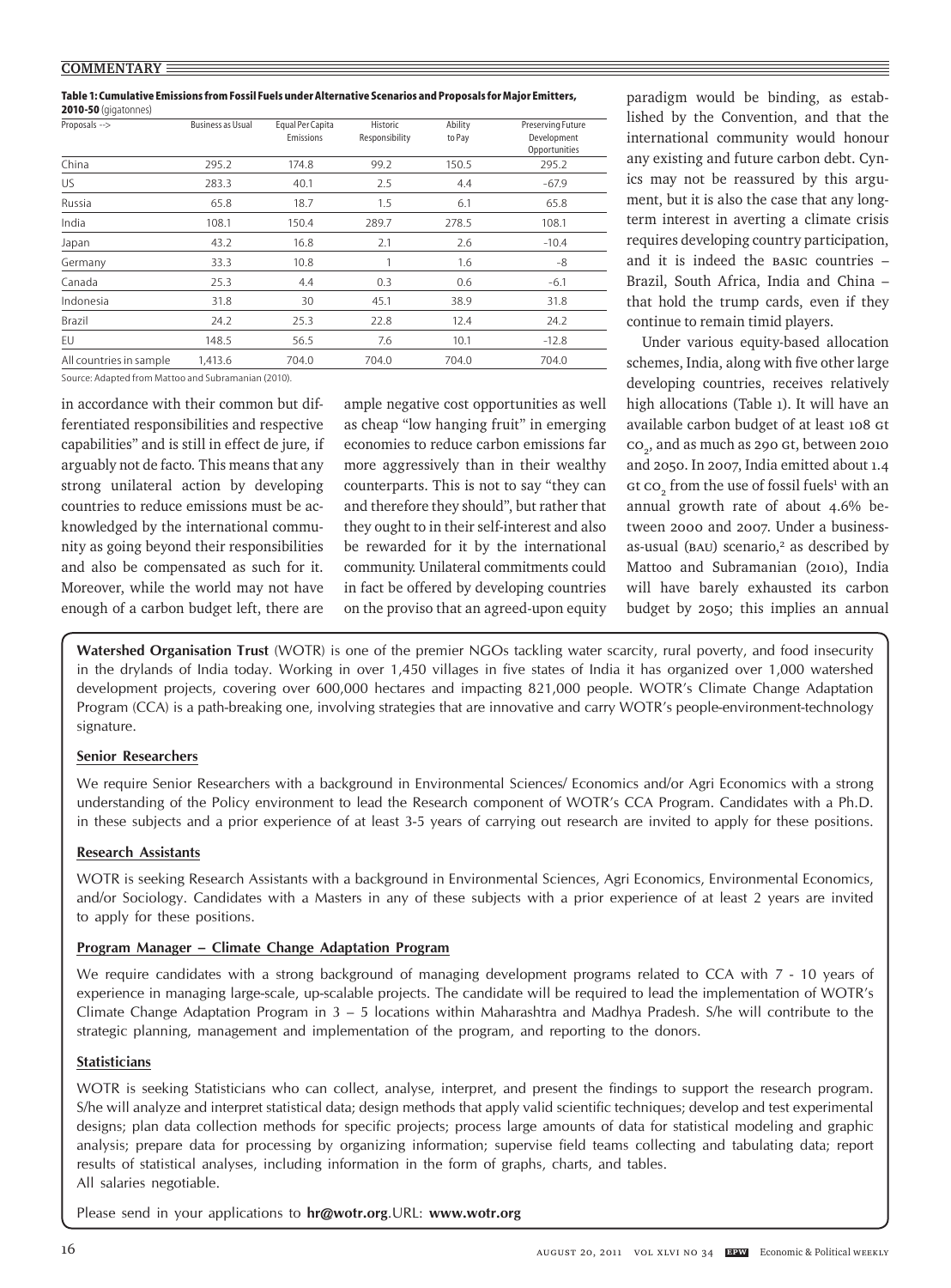growth in emissions of around 2.5% during the next four decades, which seems plausible if we imagine slow decarbonisation as a result of technological change and structural shifts in the economy, but no new policies.3

In the course of identifying low carbon development pathways for the country as a whole, it makes sense to formulate a vision that focuses primarily on the development needs of 30% of the population living in poverty. We argue that this approach will avoid the problem of "hiding behind the poor" and will in fact put India on a sustainable development trajectory.

Consider a scenario where the government decides to reduce emissions to 20% below what they would otherwise be in 2030 using domestic monitoring and evaluation mechanisms to track progress. The target may be achieved with no reference to poverty alleviation and by adopting technology options such as energy efficient motors and lighting systems, fuel economy standards, more efficient power plants, a higher mix of renewable energy sources, and lower transmission and distribution losses. Alternatively, the government could impose the same overall emissions cap and apply the same technologies, but include a specific focus on providing energy services to the bottom 50 million or so households by providing liquefied petroleum gas (LPG) or advanced electric cook stoves where feasible, access to electricity for lighting, water, sanitation services, improved access to services in urban areas (involving changes in landuse and transport), improved agricultural services, and so on.4 The increase in emissions associated with poverty reduction activities will need to be offset by reductions at the top end of the income scale, say, for the 95th percentile. Here, one could conceive of progressive taxes on luxury emissions generated by aircraft and personal automobiles or even personal carbon taxes on the wealthy (Fawcett and Parag 2010).

#### Choice of Low-Carbon Pathway

There are four economic reasons to adopt the second type of low-carbon inclusive growth pathway, which we characterise as "gathering money on the ground",

"picking low hanging fruit for co-benefits", "unleashing untapped labour", and "collecting on our carbon debt".

The first reason is simply the wellknown fact that energy efficiency will result in savings simply by reducing demand for energy and fossil fuel imports. Sathaye and Gupta (2010) have recently estimated these benefits for the power sector alone to be in the order of about \$600 billion over about a decade through 2020. It is quite conceivable that the savings could be extended through 2050 and that there are similarly many negative cost efficiency options in the petroleum sector as well. It will not therefore be a stretch to assume benefits of 2% of annual GDP from savings through efficiency improvements alone for the next four decades.5

The second motive, picking low hanging fruit for co-benefits, is that investing in low-cost renewable energy options, such as wind, biomass, and mini-hydro, and making efforts to disseminate small-scale decentralised solar photovoltaic systems, particularly to areas remote from grid access, will provide tremendous environmental and social co-benefits. These include reduced pollution and associated health impacts, improved livelihoods from small-scale manufacturing and services associated with renewable energy industries, and reductions in import of fossil fuels. The full extent of the scope and scale of non-GHG external costs of energy services from fossil fuels has not been analysed for India, but it may be safe to assume, based on studies carried out elsewhere, that these would amount to close to the private costs especially for coalbased power and petroleum-powered transport.6 Investments to replace conventional options with the most appropriate, easy-to-implement renewable energy

options will at worst cause no net reduction in national income but may generate additional savings, especially if the health benefits are significant.

The third benefit is the improvement in income opportunities associated with the provision of energy services for the poor. The availability of modern energy services is a necessary, though not sufficient, condition for improving living standards, education attainment, food security and livelihoods. The improvement in capabilities brought about by these changes will more than likely help add around 100 million people into the labour market over the next decade or so, and assuming that other macroeconomic conditions prevail to absorb them, one could expect the infusion of at least \$200 billion to the GDP by 2025, adding another 3%-5% on average to the GDP. 7

An increase in "survival" emissions for the basic needs of the poor will have to be matched by a reduction in "luxury" emissions from the wealthy.<sup>8</sup> There are tremendous opportunities for India to reduce emissions from the lifestyles of the middle and the rich classes. Addressing this issue is critical not only because it will reduce emissions, but also because lifestyles build aspirations for the poor. It is important that India gets on a low-carbon inclusive growth pathway sooner rather than later, since the institutions (policies, procedures and rules for engagement), technology, and infrastructure investments commit us to adopting specific development paths, which will be difficult to modify if we were to wait till people move out of poverty or till rich countries reduce their emissions. The process of change will come under enormous pressure from all quarters (people, companies, international organisations, etc) and would require large and sustained doses of political will.

## **Survey of Experimental Economics**

Over the past few decades, experimental methods have given economists access to new sources of data and enlarged the set of economic propositions that can be validated. This field has grown exponentially but is still relatively new to the Indian academics.

*EPW* will publish in the issue of 27 August a 40-page survey on experimental economics that will introduce the field to the teacher and the student. The survey, prepared under the University Grants Commission-funded project to promote the social sciences in India, will provide a flavour of the state of knowledge in this field.